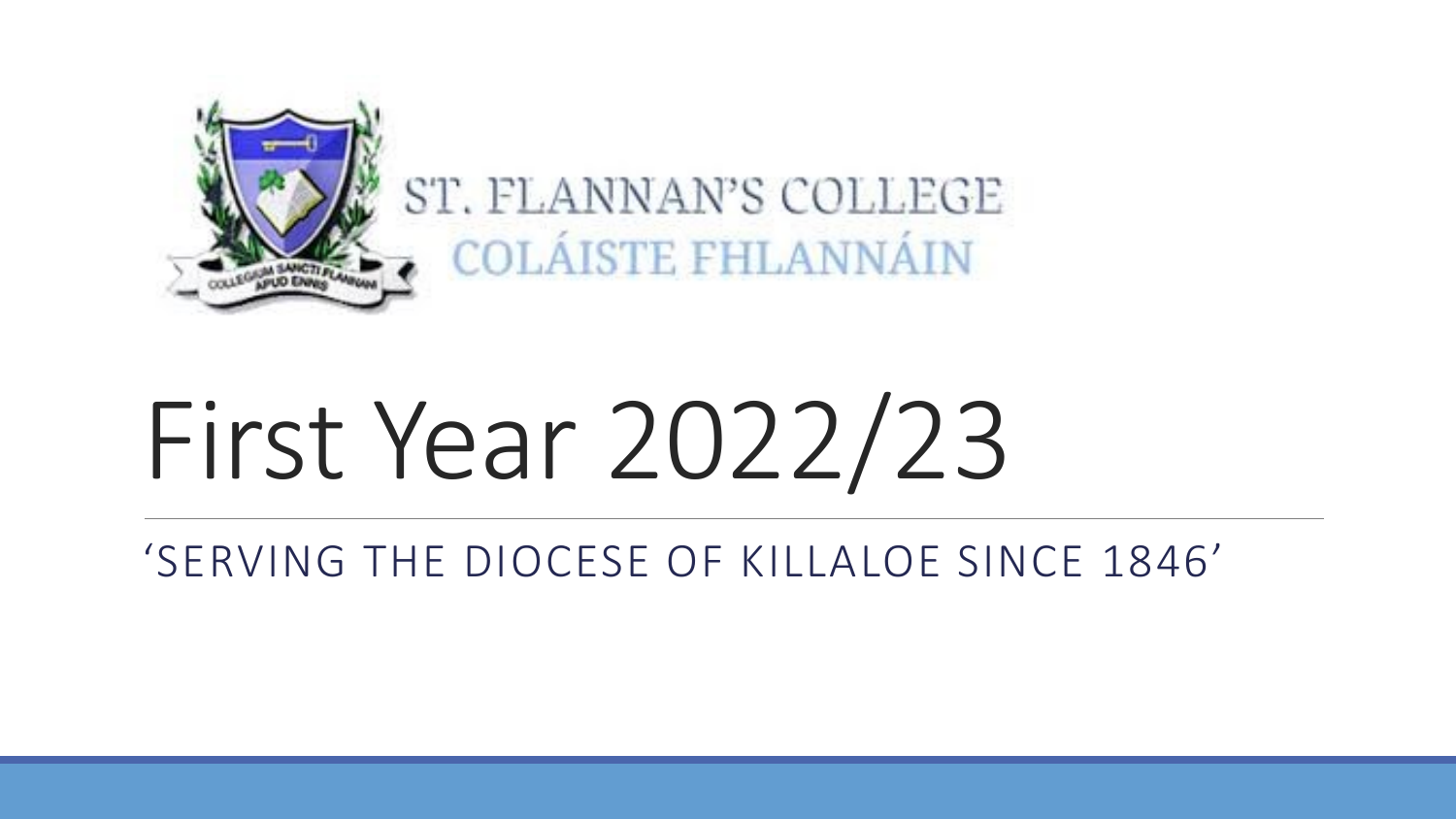## Mission Statement

St. Flannan's College is a school community consisting of students, parents and staff, who are committed to working together to nurture the academic and personal growth of all the students towards mature and responsible adulthood.

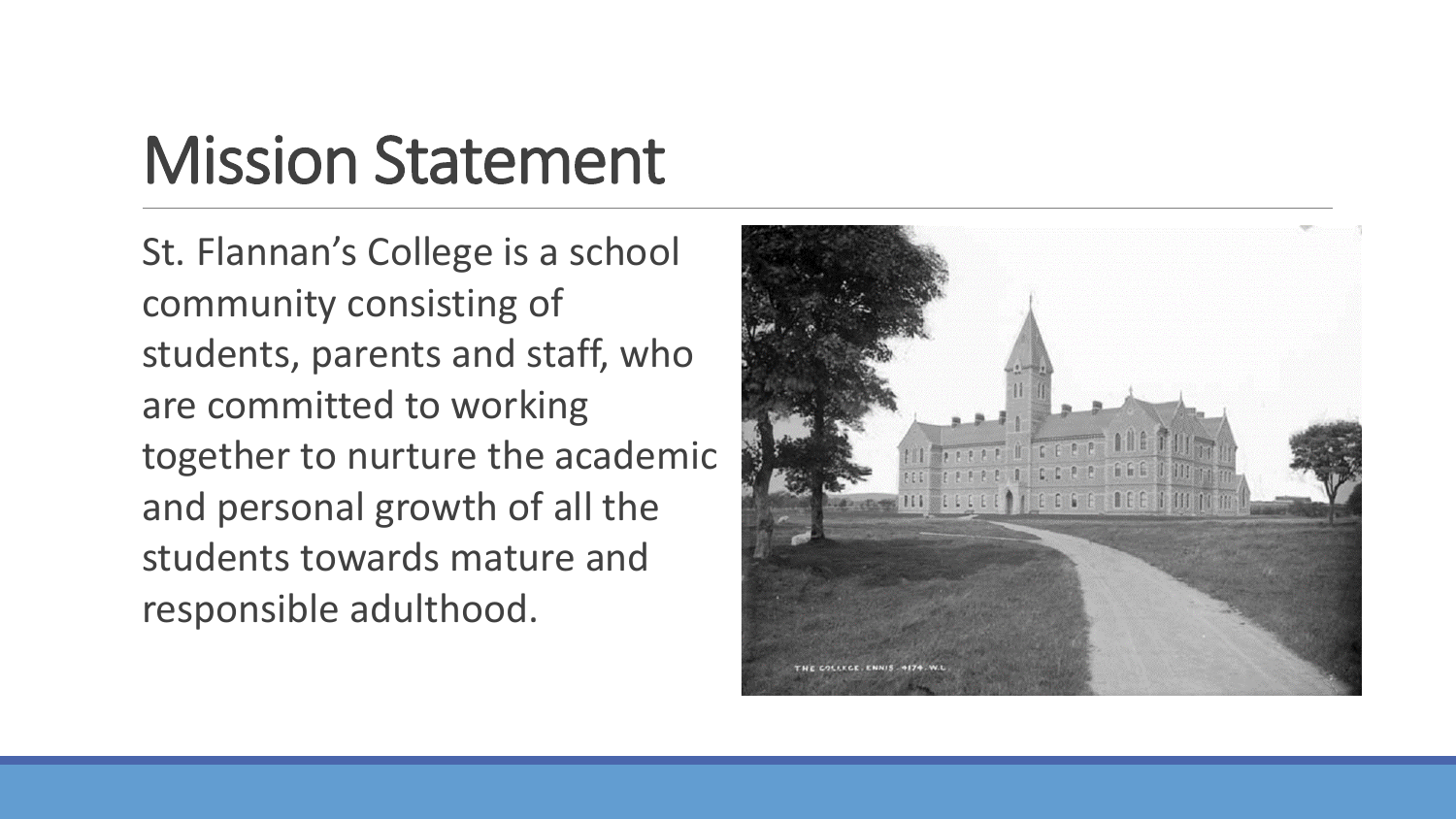

❖ St Flannan's takes its inspiration form the tradition and values of its founding Trustees and Staff.

- ❖ Student-centred focus
- **❖ Academic excellence**
- ❖ Sporting excellence
- ❖ Breadth of Co-curricular and Extra Curricular opportunities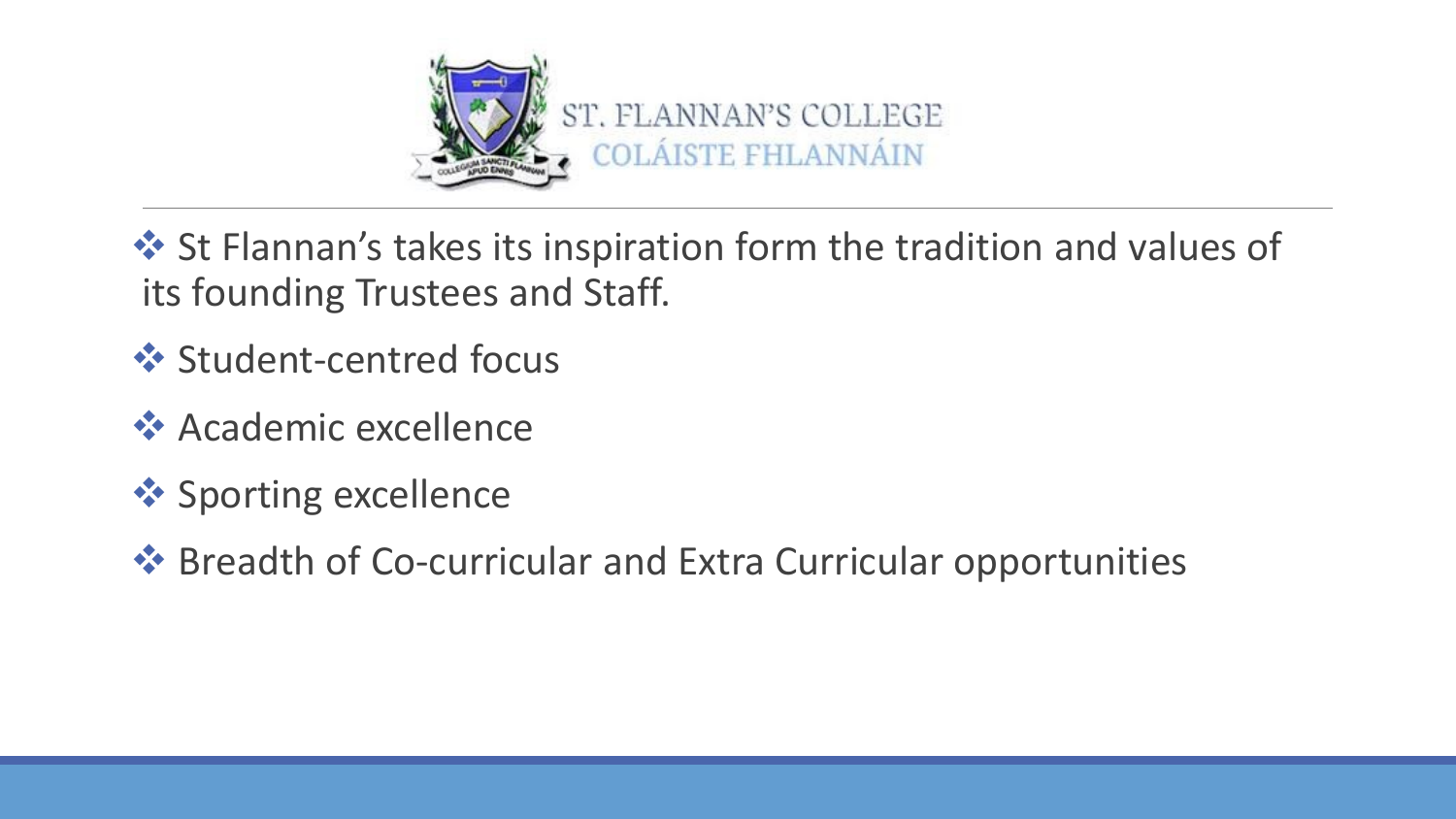

## Getting to know one another

- ❖ Primary school Induction Visits
- **❖ School visits**
- ❖ Open Night
- ❖ CAT 4 Aptitude Tests just completed
- ❖ Parent Teacher Meetings
- ❖ Subject Information Evenings this evening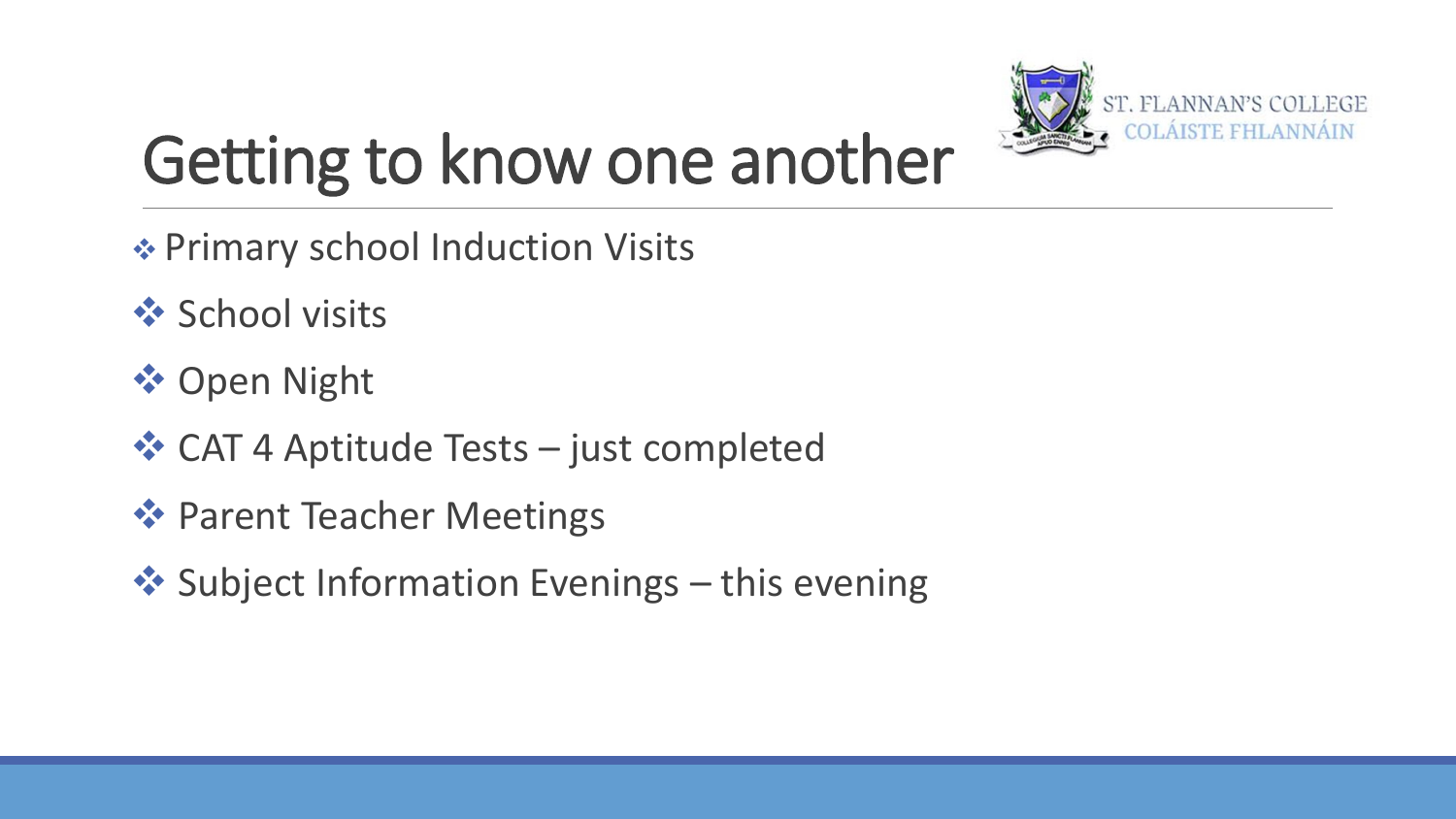

## Student Care

❖ **Who may your son/daughter turn to ?**

- ❖ Parent /Guardian
- ❖ Teacher
- **❖ Class Tutor**
- ❖ Year Head
- **❖ TY Mentors/Buddies**
- **❖ Guidance Counsellors**
- ❖ Senior Management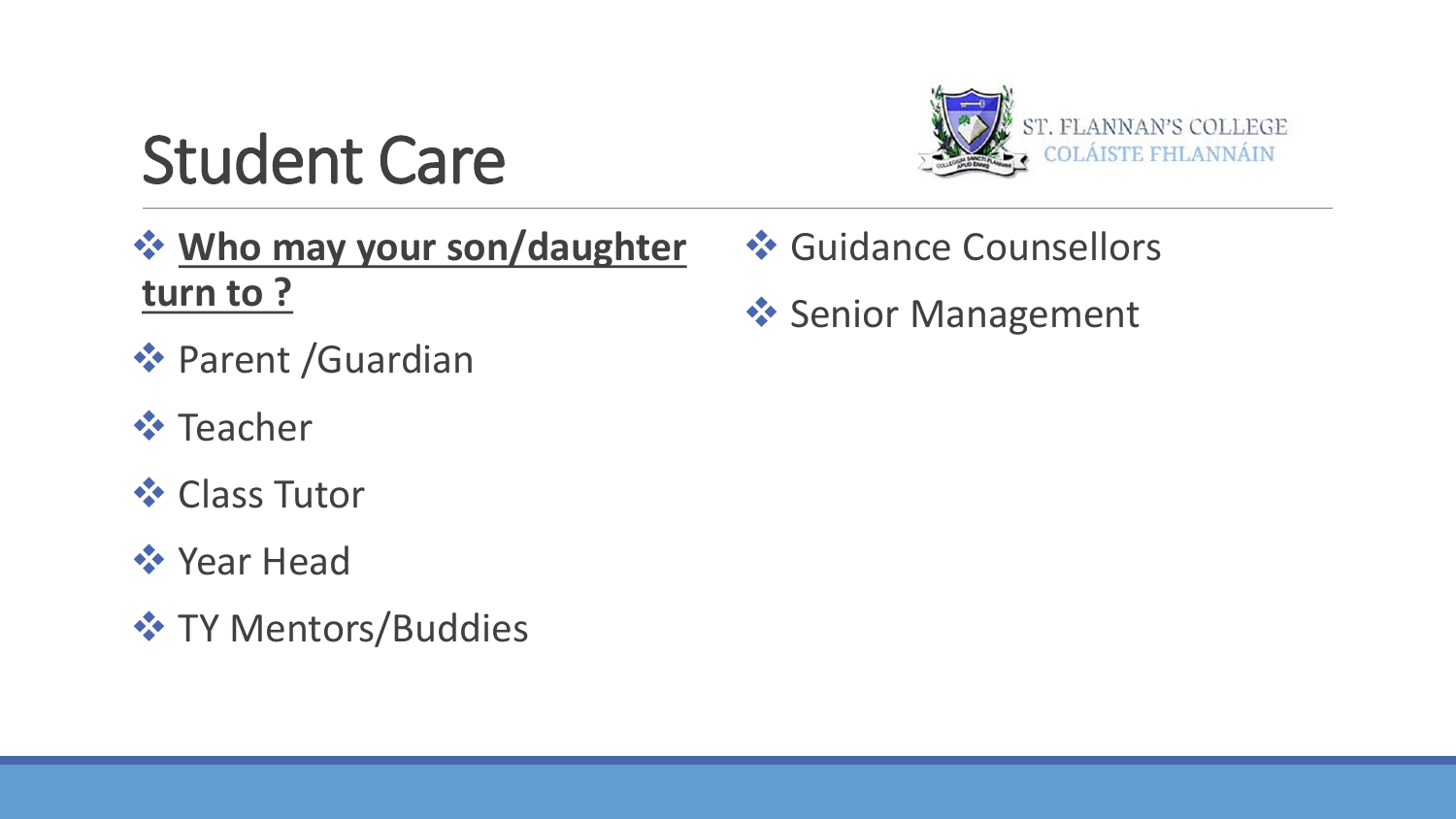

## Your Child – A time of Change

- ❖ Transition Takes time
- $\triangleleft$  6<sup>th</sup> class 1<sup>st</sup> year
- ❖ Adolescence
- ❖ Home-School Partnership
- ❖ Learning more about themselves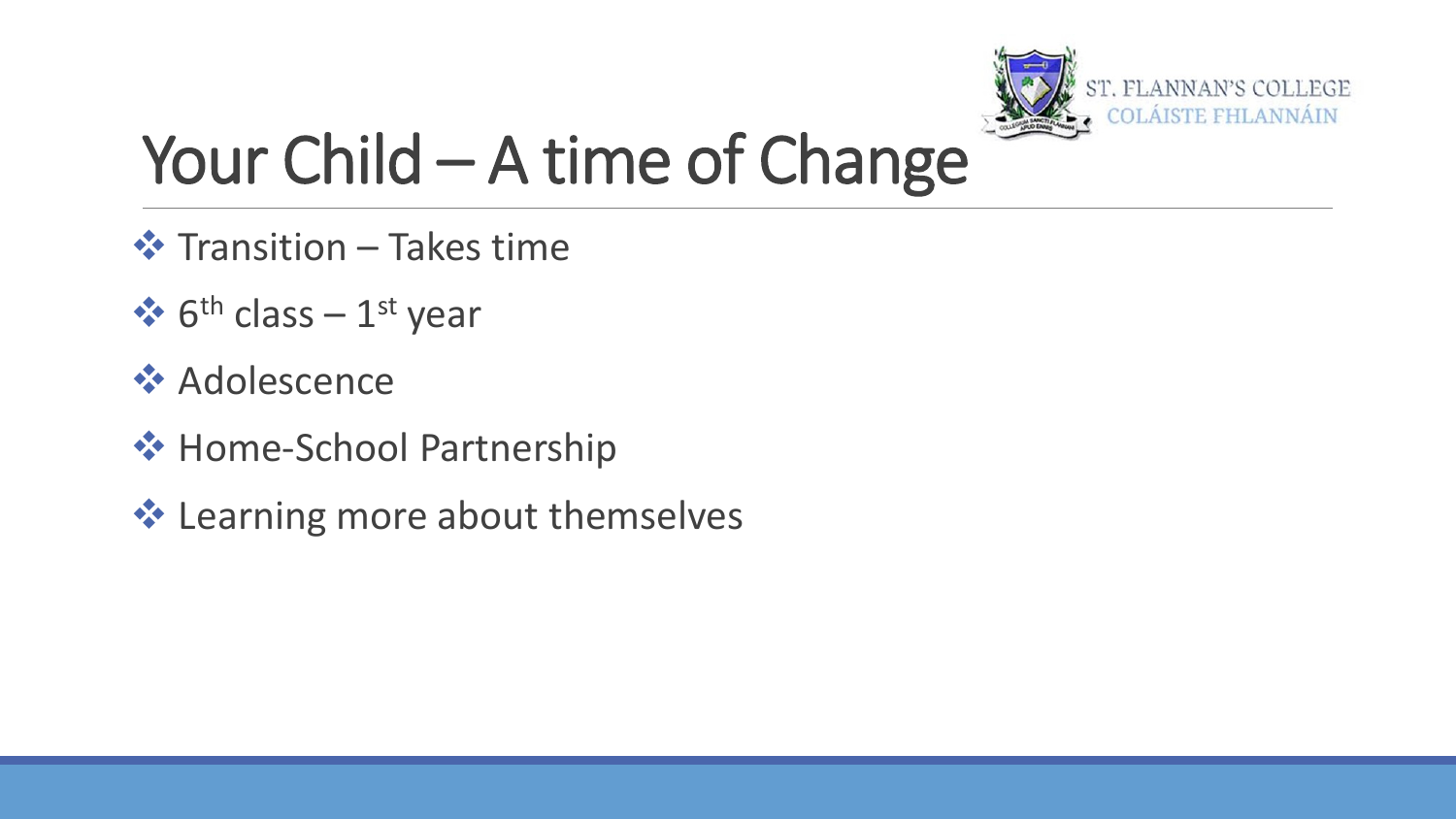## Transition from Primary to Secondary

❖Transfer from Primary to Secondary is hard for every member of the family……but it is EXCITING and full of opportunities!

- ❖Change in day-to-day routine
- ❖Change from one teacher to several teachers; every 40 minutes
- ❖Change of location from class to class

❖"New – ness' can cause worry: parents, try to be supportive and understanding, while encouraging resilience and independence.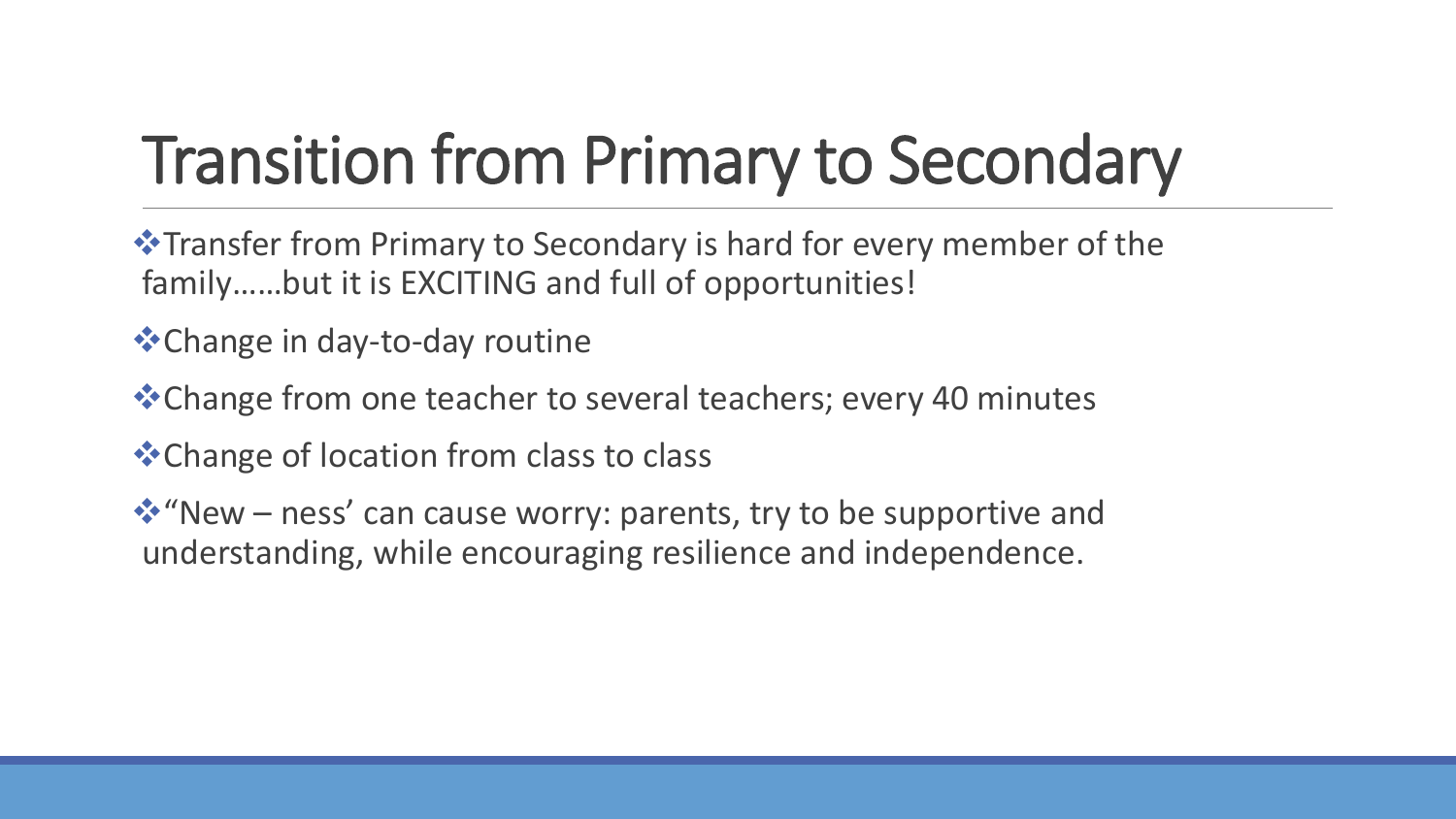## Transition from Primary to Secondary

❖Organisation of school bag, uniform, locker & PE Gear

❖Homework increase – time management: written homework, learning and revision – using the homework journal

❖The New Junior Cycle - Classroom Based Assessments (CBAs)

❖Extra Curricular activities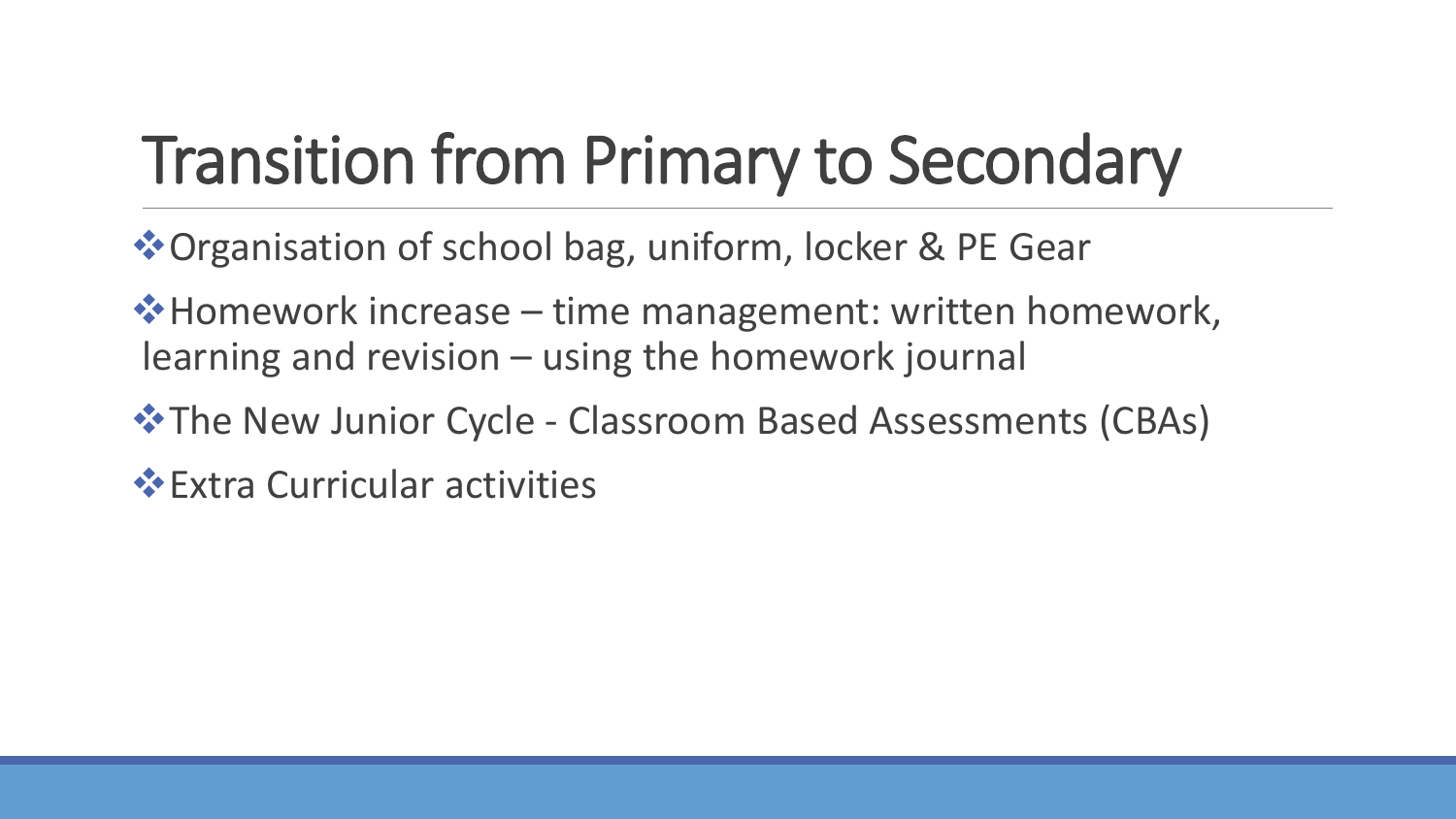## Role of Parents/Guardians

Download VSWare and the School App. Details will be emailed to you.

Keep contacts up to date through the office

Please insist on excellent attendance and punctuality: send absence notes on VSWare

Insist on perfect uniform every day(Available from McCannons)

Show interest in your child's school day; ask questions!

Check for school reports on VSWare

Check homework and Journal (sign weekly, please)

Attend Parent Teacher Meeting

Work with school and staff to bring your child to his / her potential

Consider getting involved in the Parents' Council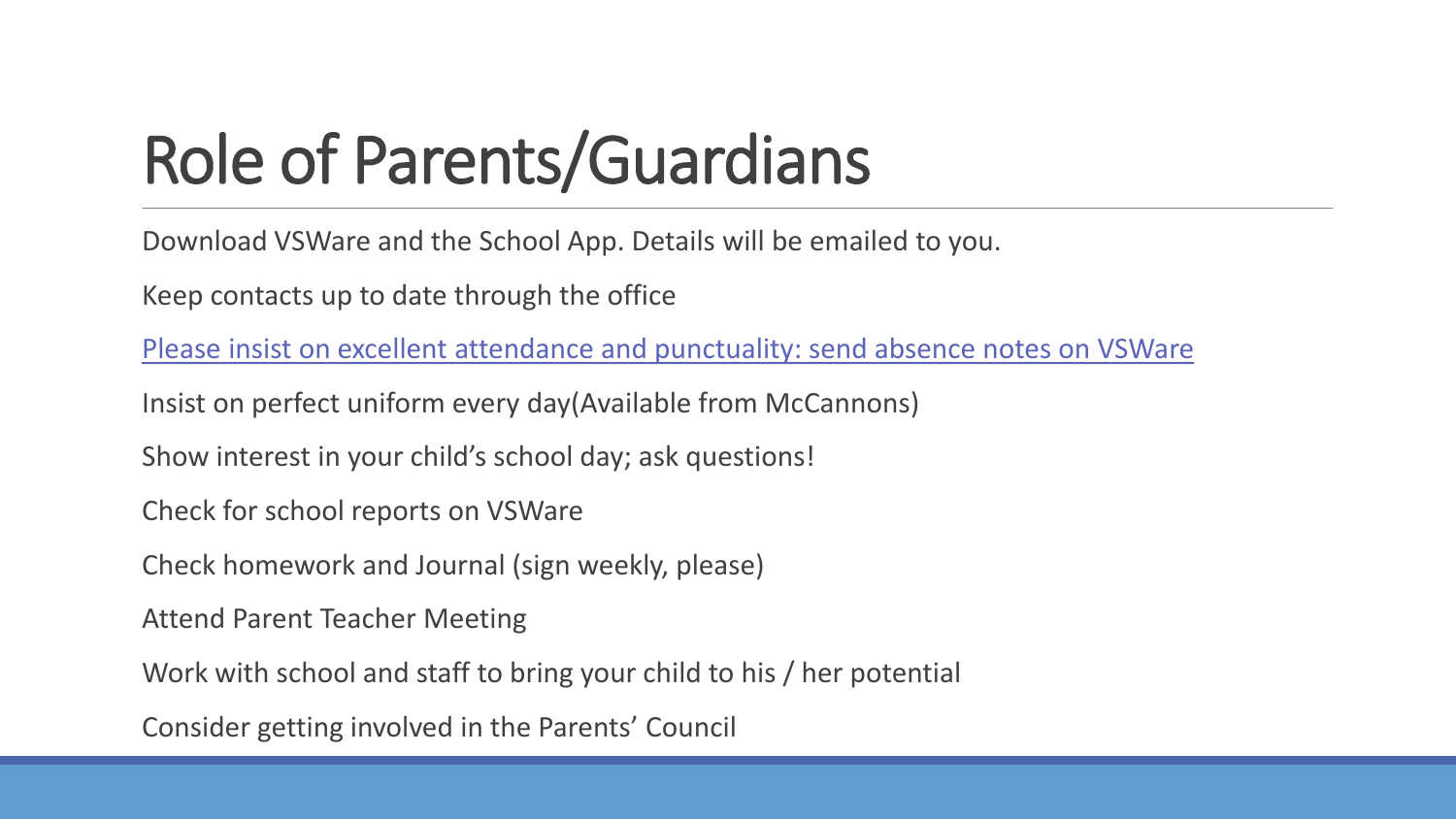## Evening Study and Homework Club

Students have the option of staying after school for Evening Study.

This is supervised by our own teachers.

Homework Club is offers to first year students for 1 hour Mon-Thurs. Specifically for students with particular needs. Students are encouraged by the teacher on duty and given assistance when required.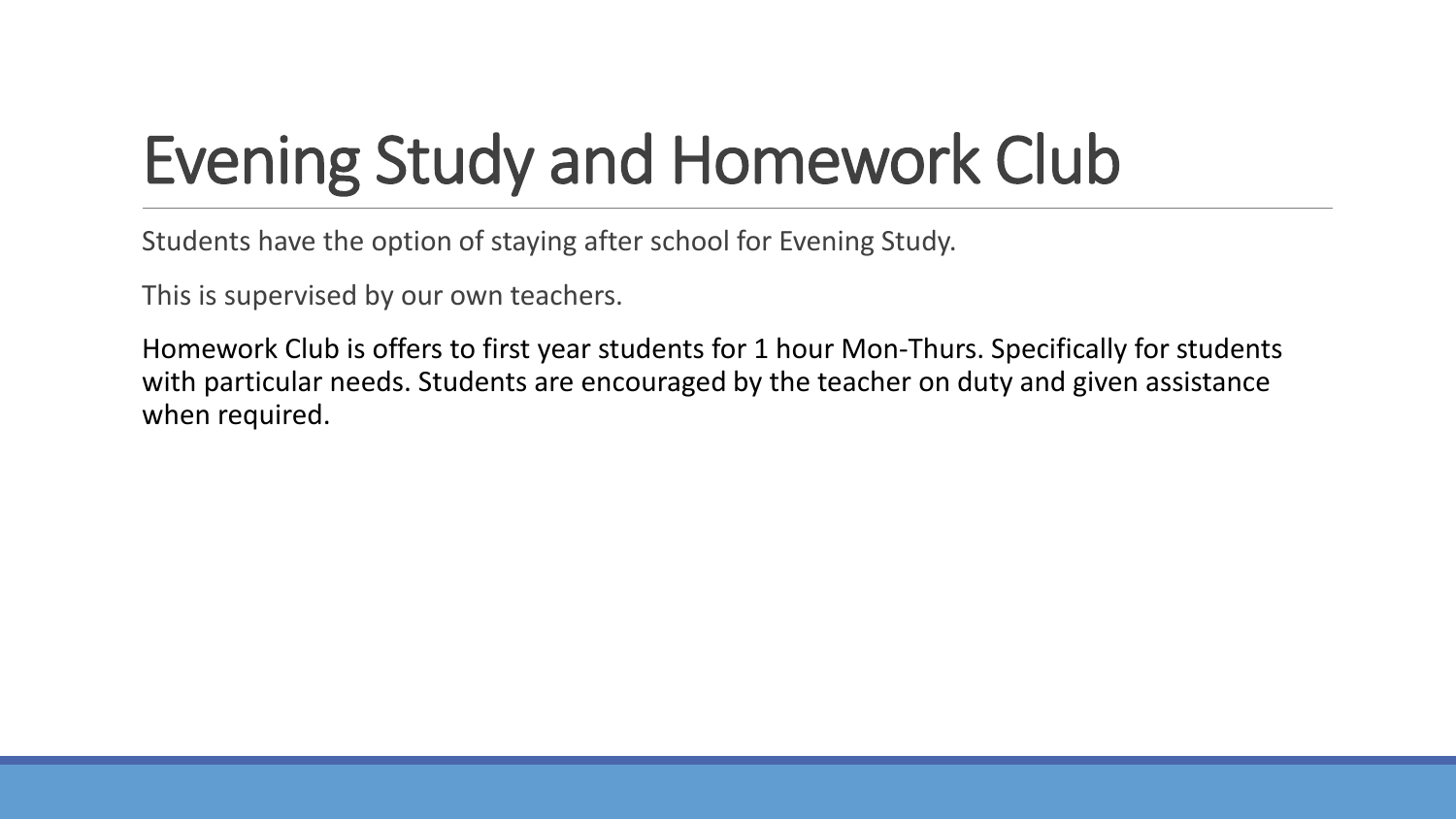

## Code of Positive Behaviour

- ❖ Respect
- **❖ Self-Discipline**
- ❖ Performance depends on engagement
- ❖ Intelligence is not fixed, it depends on student motivation and application to study
- ❖ Dress Code Uniform (Available from McCannons)
- ❖ Mobile Phone Policy
- **❖ Social Networking and Texting**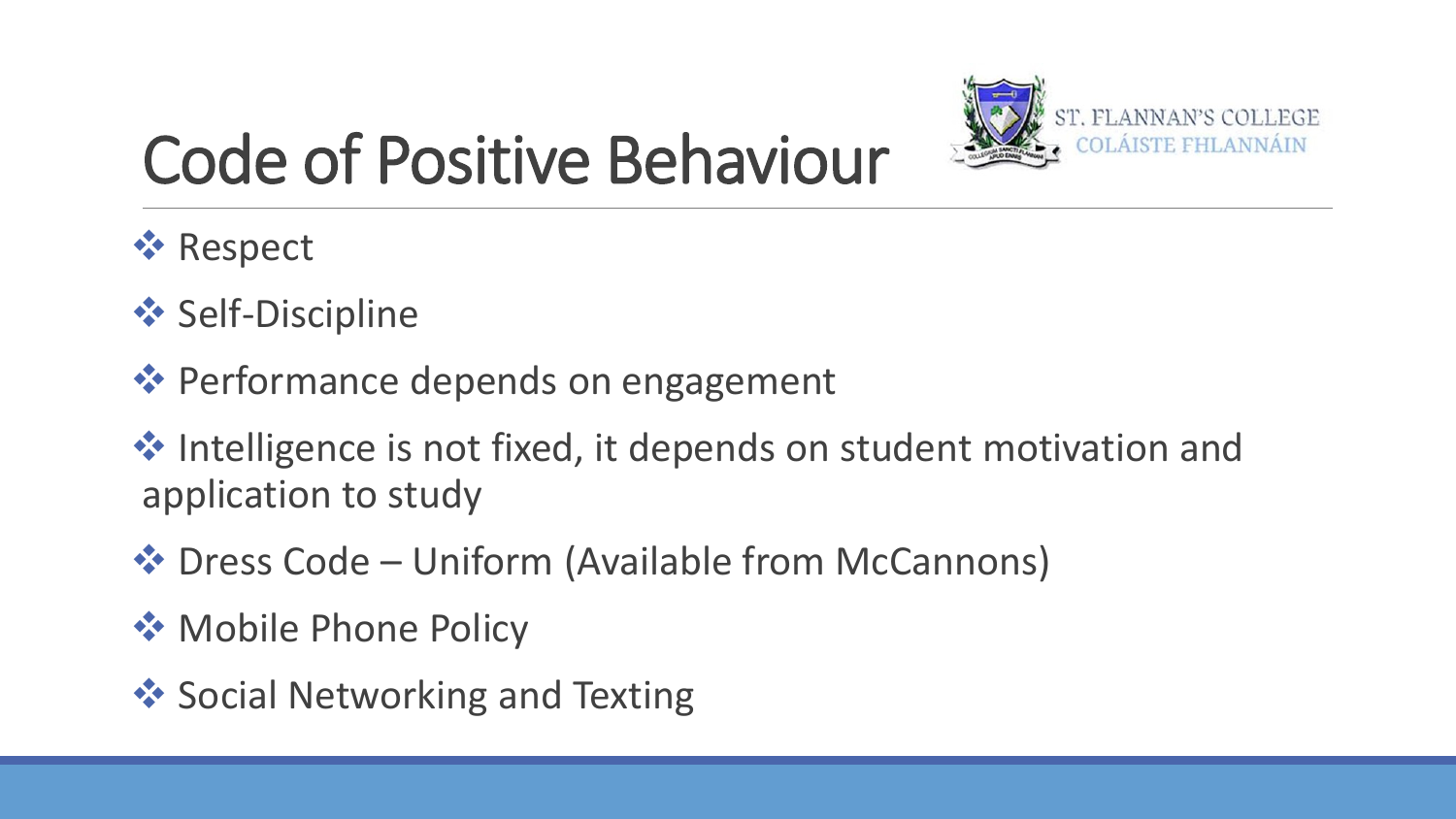## Use of Phones & Social Media

❖Establish clear boundaries.

❖Phone/device should **not** be in the bedroom with a young child.

❖With young teens the majority of abusive or inappropriate texts/pictures are sent or received when the child is alone in their bedroom.

❖The longer a child has a phone the more the use it and established boundaries are eroded.

❖What is deemed acceptable or unacceptable behaviour when using social media and group chats.

❖Encourage your child to speak up and not to be a silent by stander.

**V**It is an offence to take a picture of another without their expressed permission.

❖Use a parental control app that allows you to manage your child's time on their phone.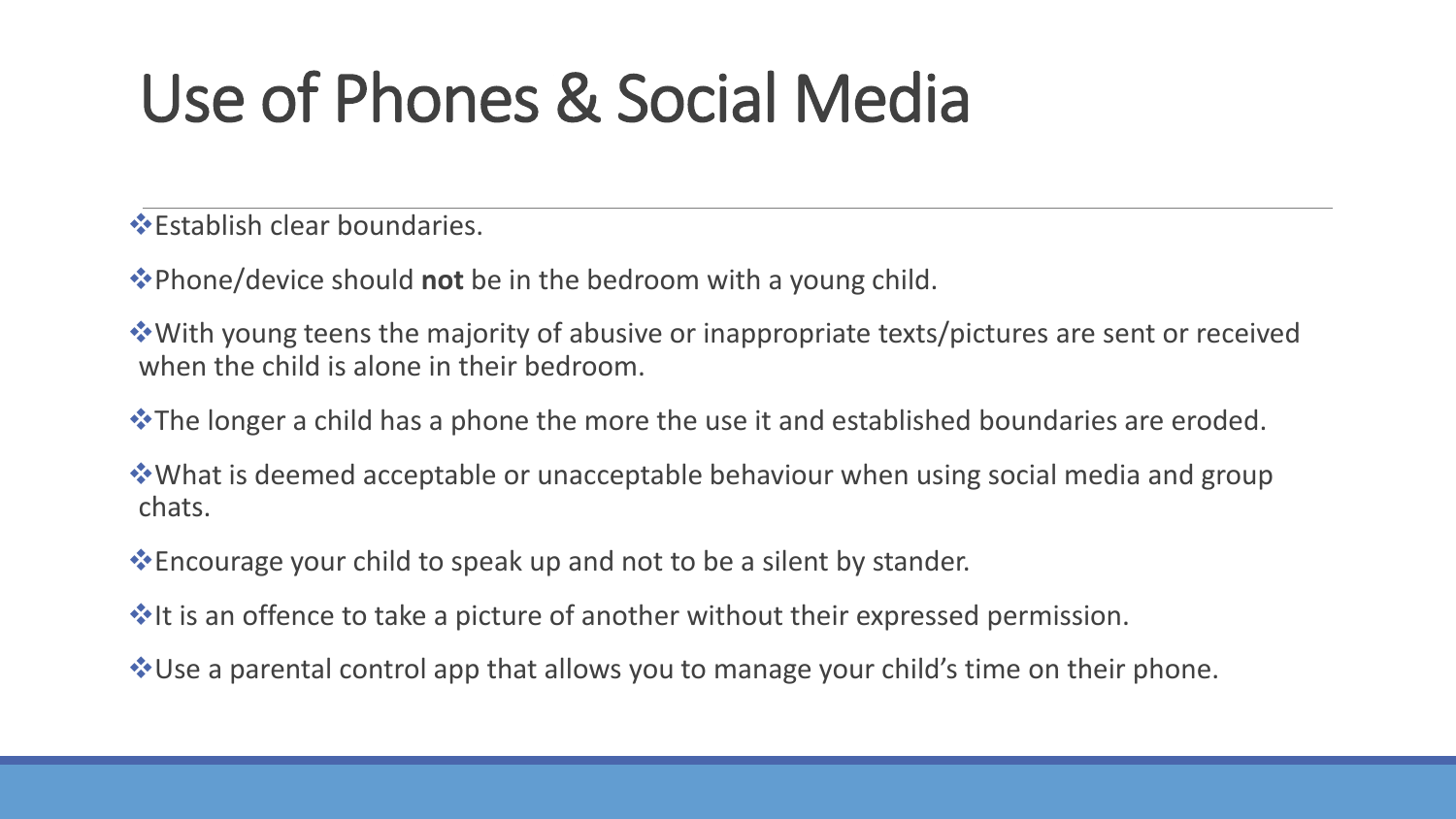## Special Educational Teaching Department

Our SET Dept. aims to ensure full access for pupils with special educational needs to high quality education, with a broad balanced and relevant curriculum, so that they can reach their full potential and enhance their self-esteem.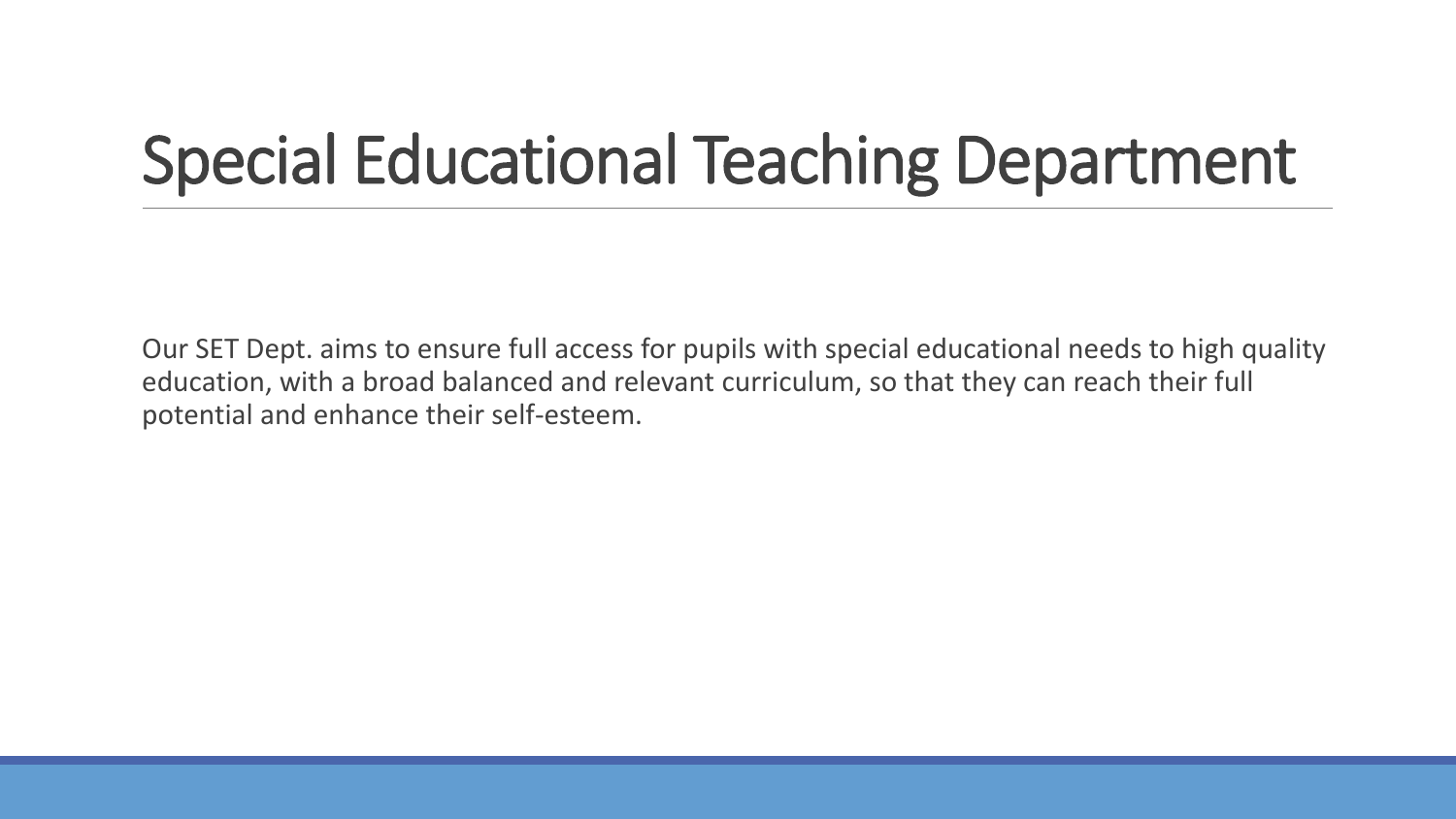## SET Team

*Our SET team* 

Principal

Deputy Principals

SEN Co-ordinator

A highly qualified SEN teaching staff & Special Needs Assistants

One representative from both the Maths Department & English Department

The team is advised by the SENO and NEPS psychologist as well as other agencies and professionals involved with SEN students in the school.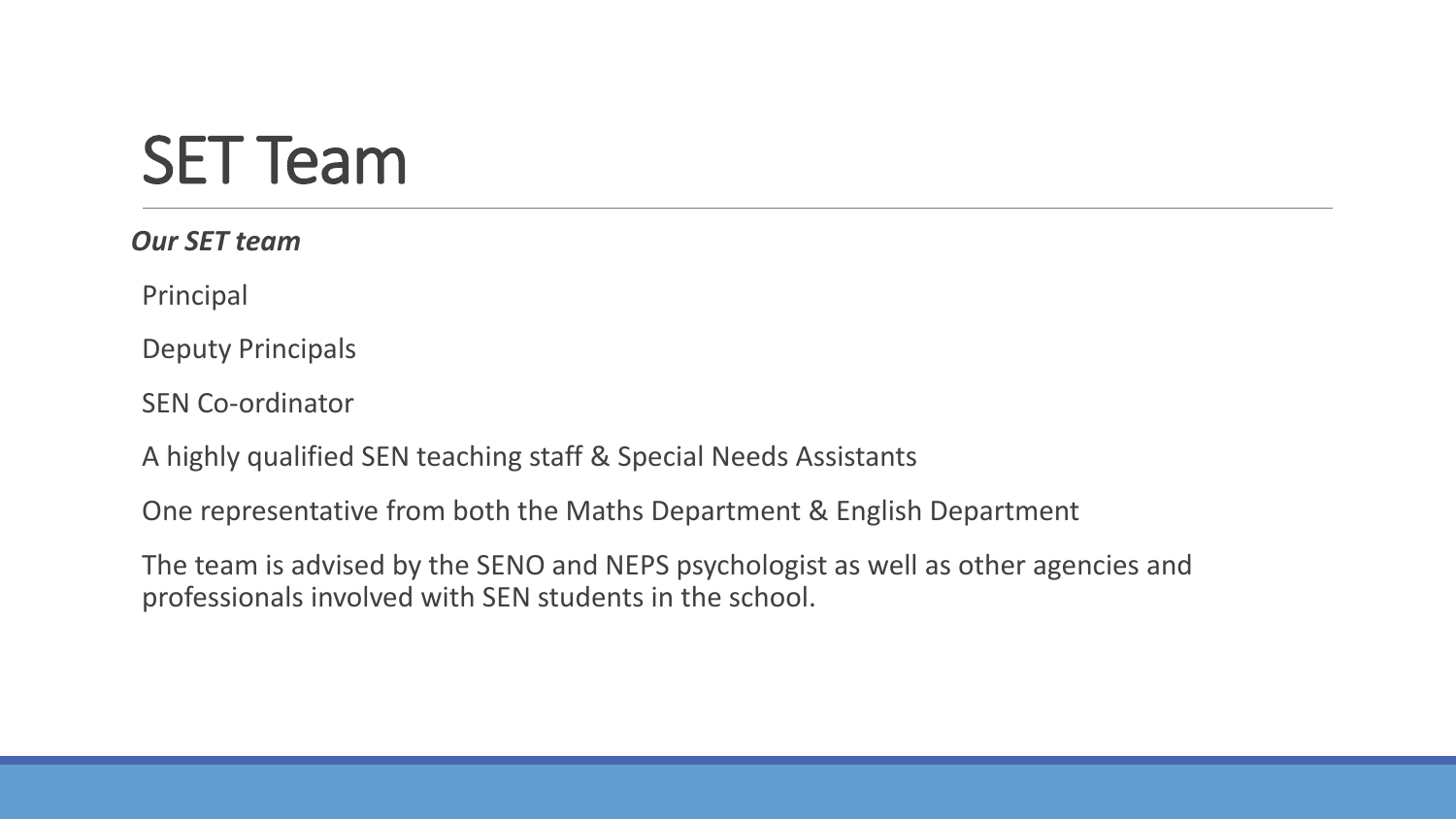## **Accessing Learning Support**

Learning Support provision is based on evidence of learning difficulties, as ascertained from assessment procedures including Educational Assessments and school based standardised test

All Sixth Class students enrolling in St Flannan's College will be required to complete the CAT 4 (already completed) and Ppad-e Diagnostic Tests (autumn term 2022)

Identify strengths and needs in 4 key areas – Word Reading, Comprehension, Spelling and Numeracy

Students who are identified through this process will receive support in accordance with the Continuum of Support framework as set out by the Department of Education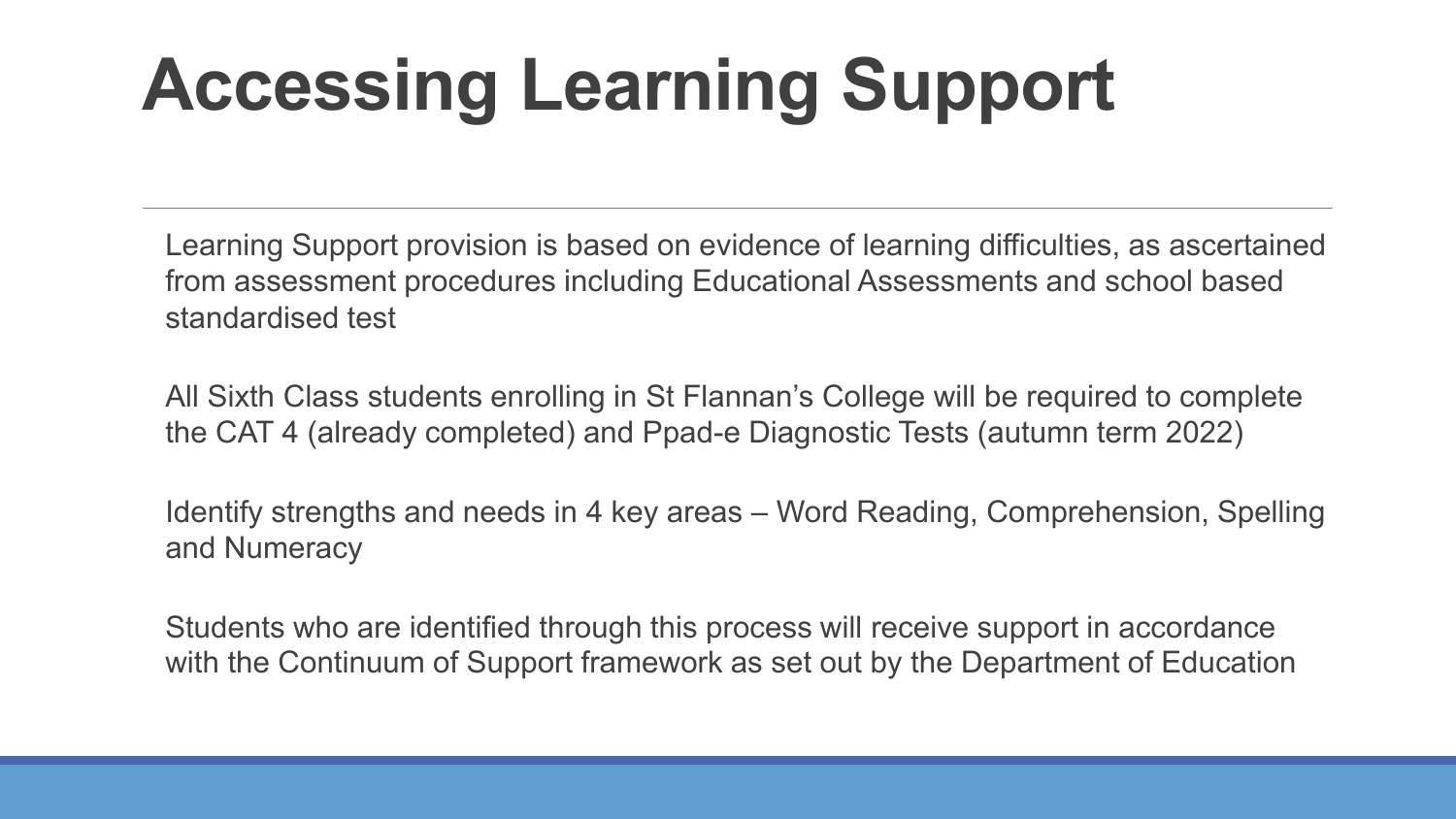## SET Team

The SET Team will be in contact with parents/guardians and primary schools in the coming weeks to discuss individual students who may require specific support.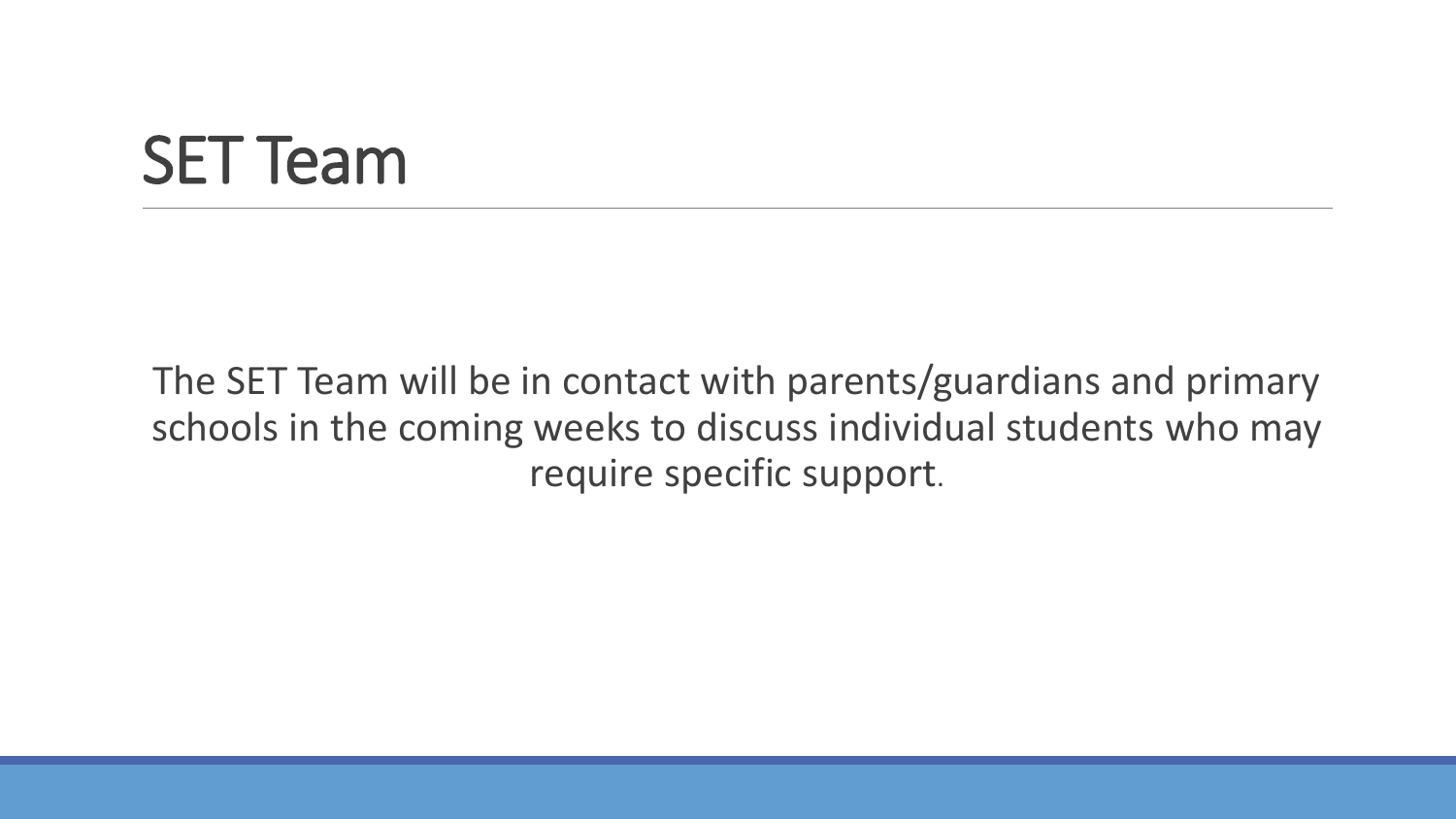## Core Subjects Up to the end of 3rd Year



| Subject                                     | <b>Subject</b>                     |
|---------------------------------------------|------------------------------------|
| English                                     | <b>Maths</b>                       |
| <b>Irish</b>                                | Science                            |
| <b>History</b>                              | Geography                          |
| <b>Business Studies</b>                     | <b>French OR German</b>            |
| Wellbeing - SPHE, CSPE, PE (Non-Exam)       | <b>Religious Education</b>         |
| <b>Option - Music</b>                       | <b>Option - Home Economics</b>     |
| <b>Option - Art</b>                         | <b>Option - Technical Graphics</b> |
| <b>Option - Materials Technology (Wood)</b> | <b>Option - Classical Studies</b>  |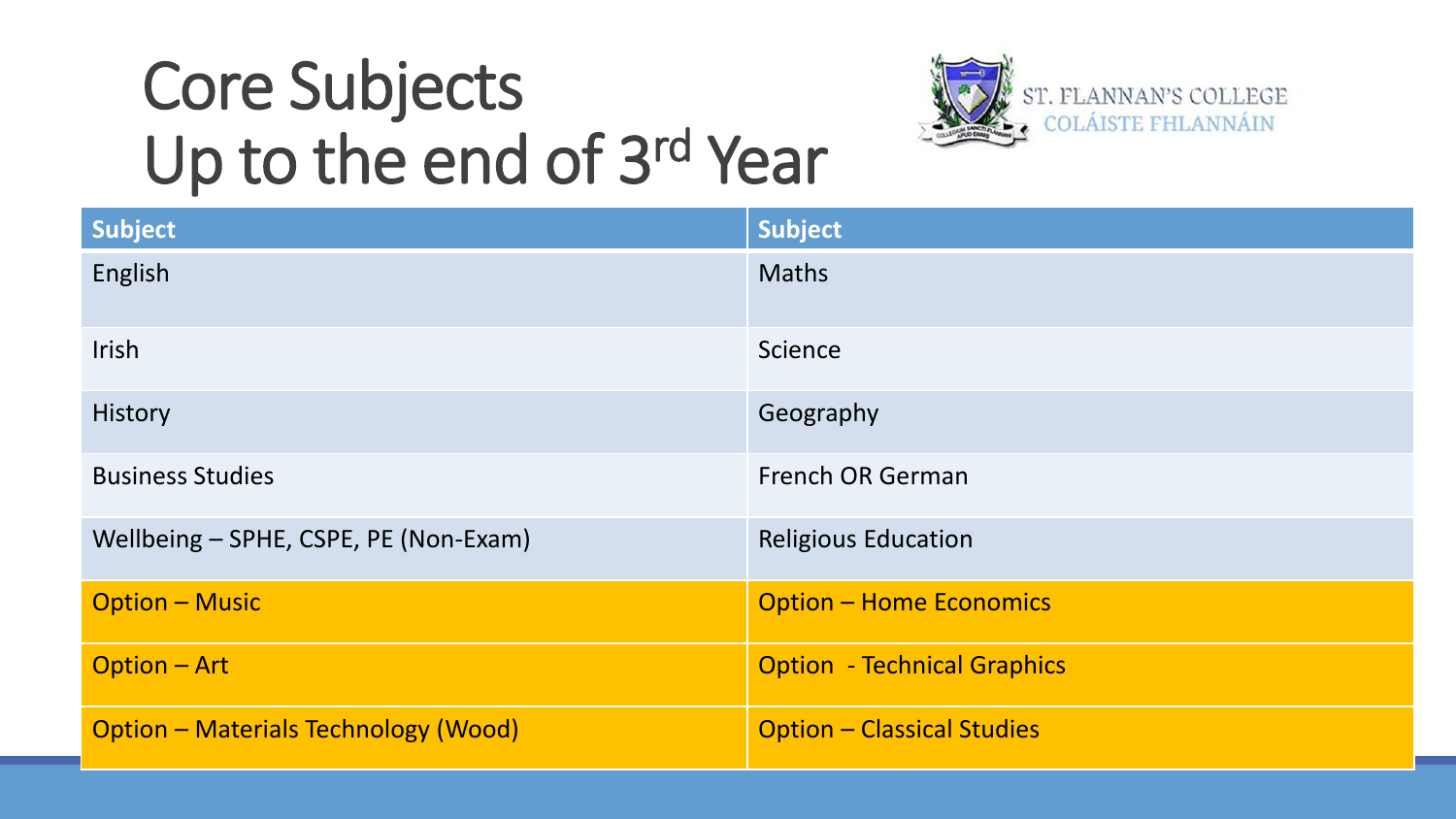## Extra Curricular Activities

- **❖ Hurling**
- **❖ Gaelic Football**
- ❖ Camogie
- **❖ Ladies Football**
- ❖ Golf
- **❖ Coding lunchtime**
- ❖Chess club lunchtime
- ❖ Athletics
- ❖ Tennis
- **❖ Swimming**
- ❖ Basketball
- **❖ Trad Group**
- **❖ Badminton**

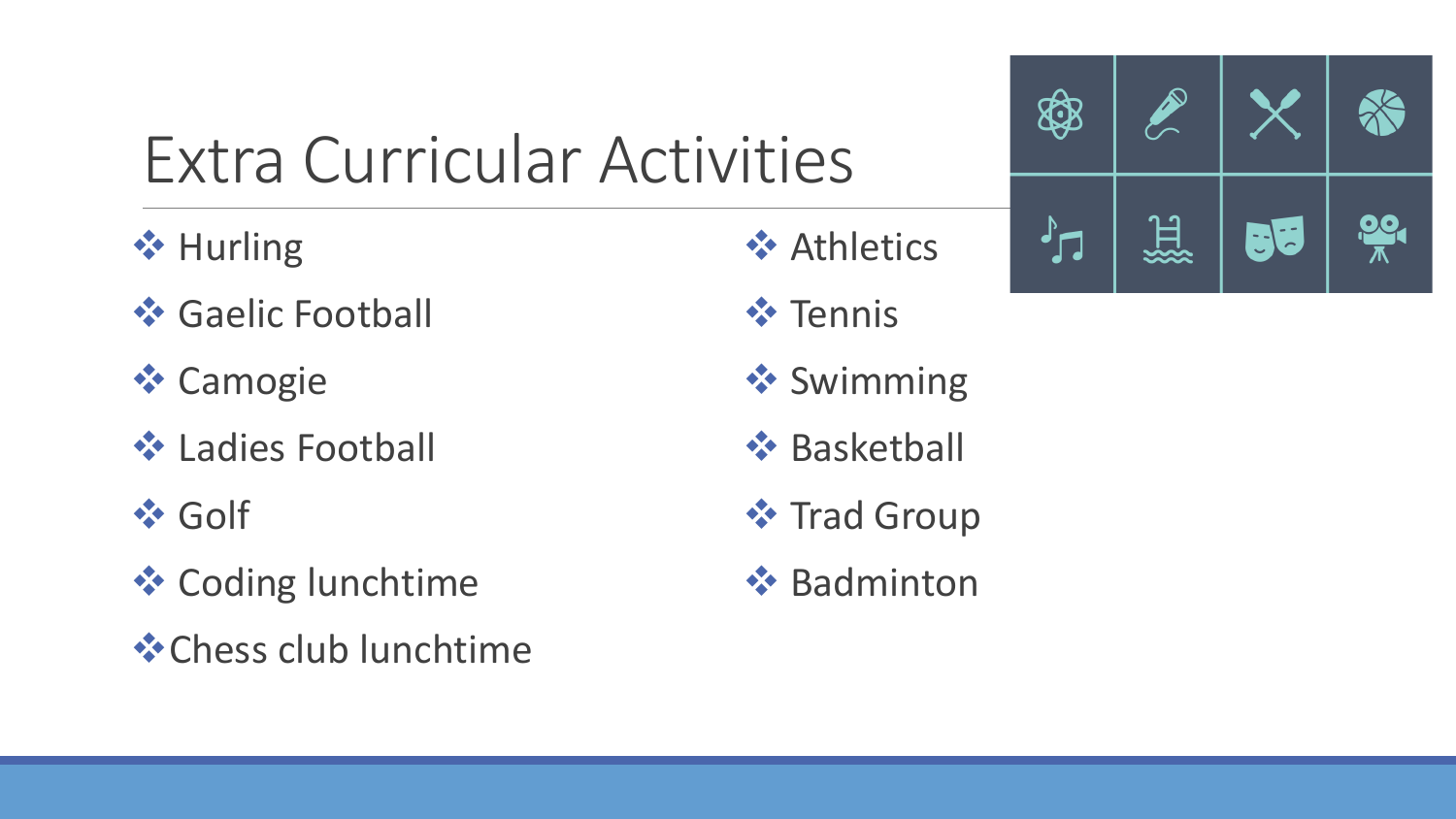

## Guidance and Counselling

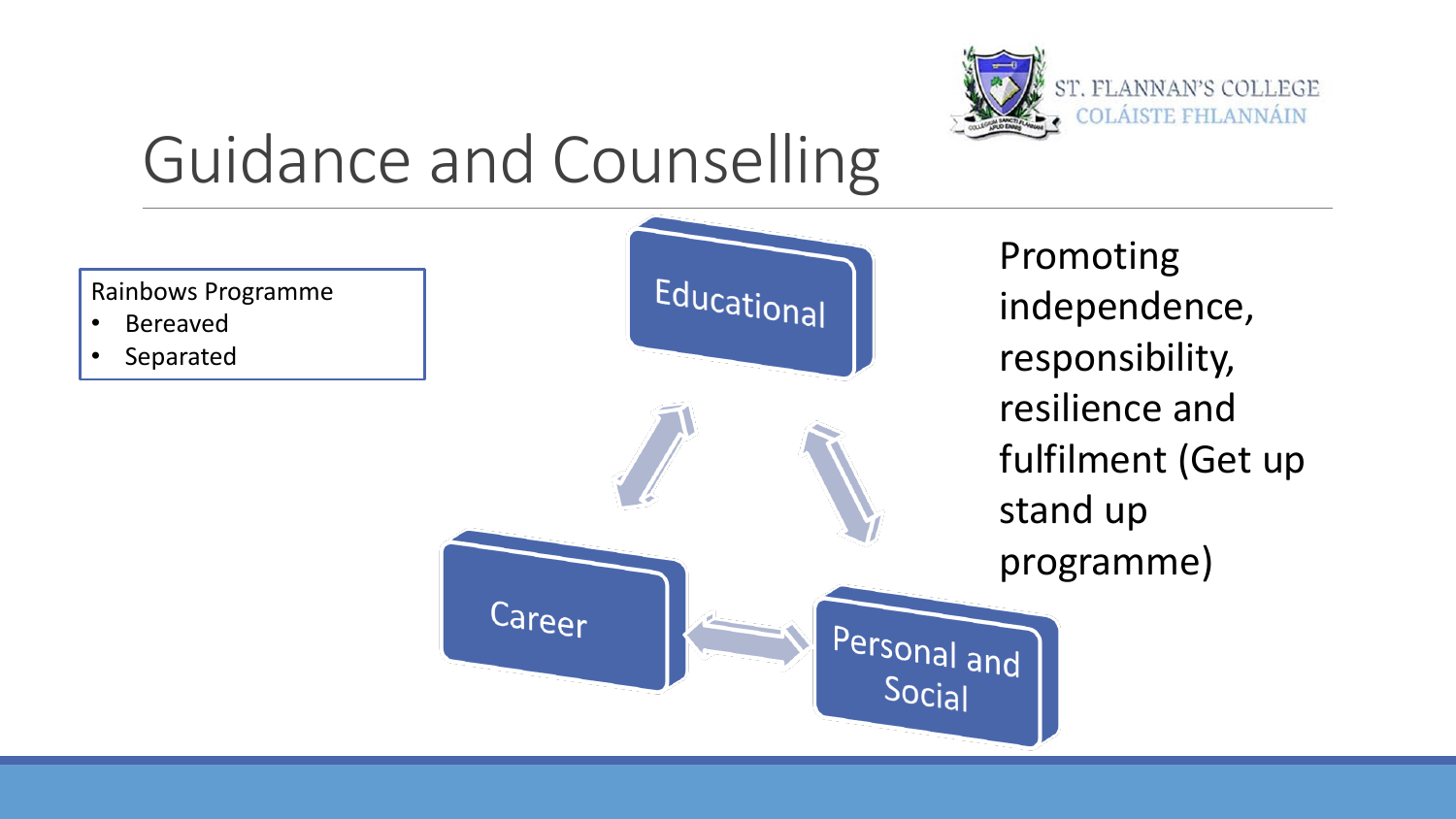## To Install VSware App

Download the VS Ware app from your AppStore

### **OR**

Copy this link into your web browser: (must be Google Chrome) and save as favourite on your homescreen:

[https://sfc.vsware.ie](https://sfc.vsware.ie/)

#### **OR**

Go to **www.stflannanscollege.ie**

Click on VSware icon at the top of the page

- **Input username (which you will receive).**
- **When you first log in you will be asked to create a password. Then follow the onscreen instructions.**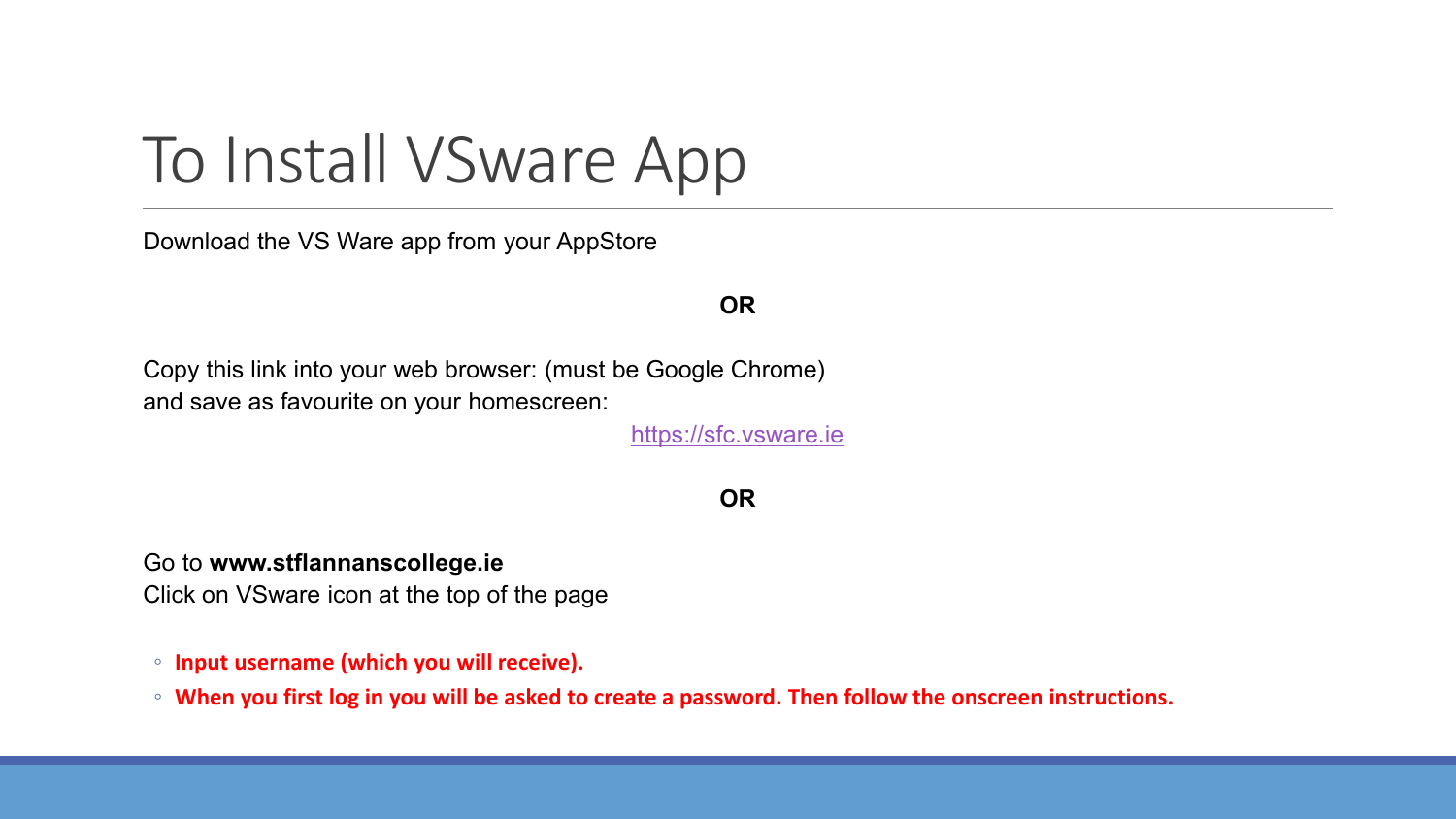

## Guidance and Counselling

- ❖ One-to-one appointments
- ◆ Subject choice 1<sup>st</sup> Year, 3<sup>rd</sup> Year, TY
- ❖ Study Skills
- ❖ Supporting transition to second level
- **❖ Self management skills**
- **❖ Resilience and coping skills**
- ❖ College/ career decisions
- ❖ Open day college visits
- **❖ Career talks from visiting** colleges for  $6<sup>th</sup>$  years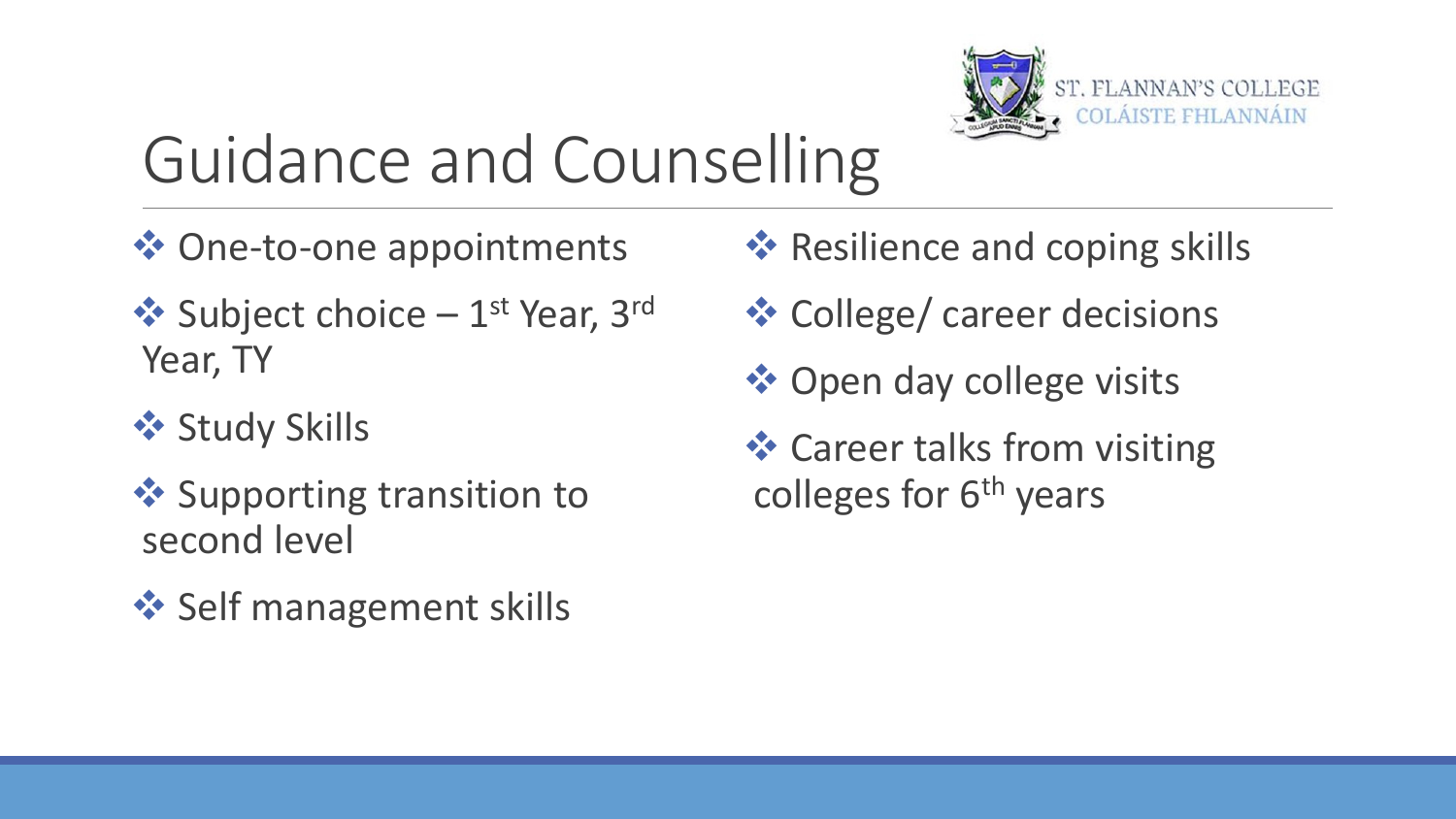### Documentation Due to School

- Passport Photographs
- Irish Exemption Certs (ask your Primary School)